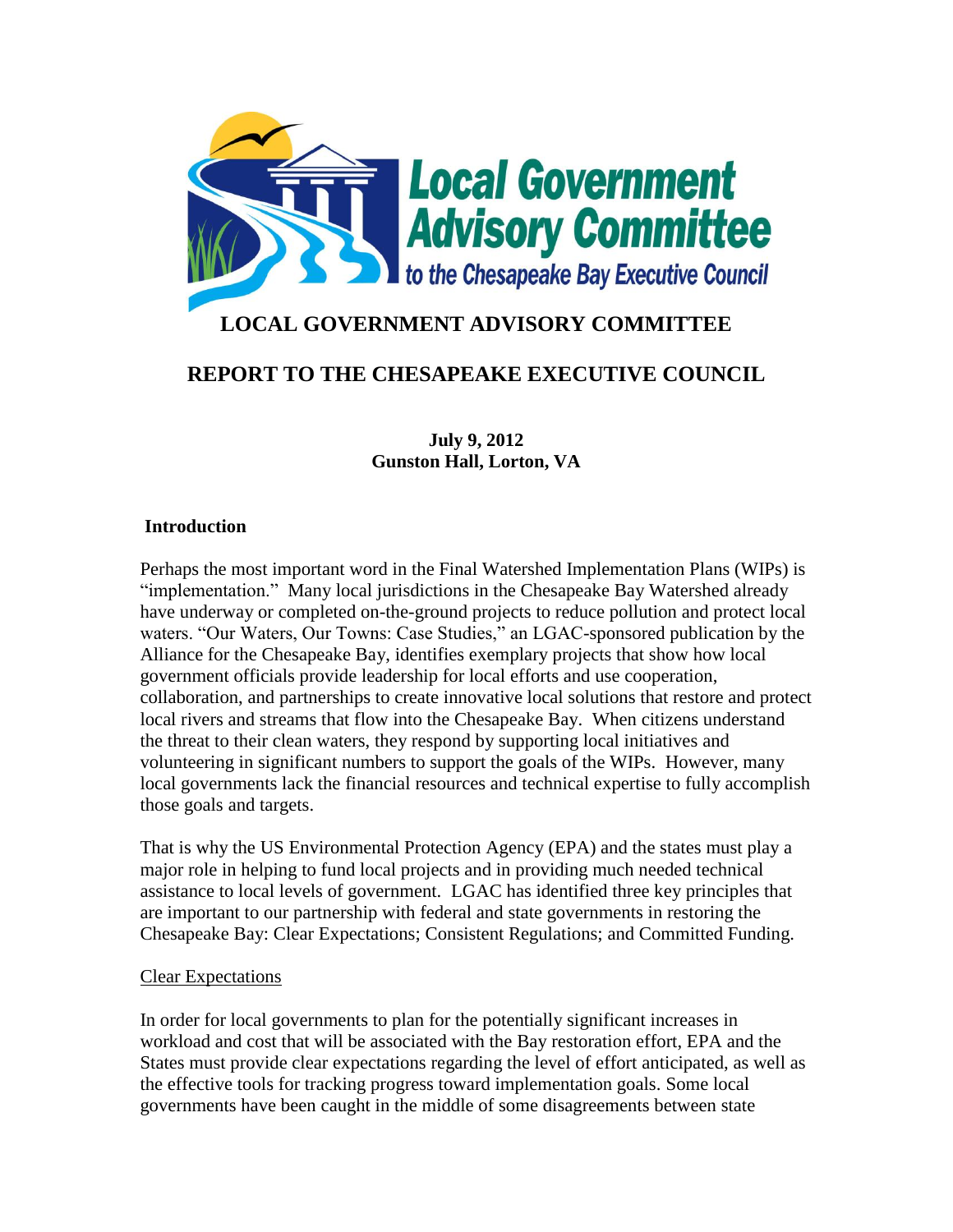agencies and EPA over the management of MS4 programs. Clarity will help prioritize the allocation of scarce resources to the most beneficial projects and will allow for the ready measurement of progress towards implementation of restoration goals.

#### Consistent Regulations

The regulatory environment for stormwater and water resources is in a state of flux and local governments are concerned with inconsistencies between the competing regulatory mandates and lack of a focused effort to coordinate the multiple regulatory initiatives. In order for local governments to successfully meet the mandates to improve water quality, it is imperative that regulations developed at all levels of government be consistent.

## Committed Funding

Local governments and their residents simply cannot bear the economic burden necessary to restore the Bay alone. Increased funding is crucial and must be made available to help support the efforts local governments must make to clean up the Chesapeake Bay. For local governments, these three key principles must be considered in the evolution of any strategy to protect and restore the Chesapeake Bay.

Our message continues to be that we need immediate action, and we need a strong bottoms-up, locally-based implementation effort if we are going to meet the goals in the manner outlined in the Executive Order.

Specifically, the Local Government Advisory Committee recommends that the Executive Council address the following priority issues.

## **1. Funding for Implementation of the Final Watershed Implementation Plans**

*LGAC asks each member of the Executive Council to ensure that their individual jurisdictions and federal agencies provide a stream of committed funding to help local governments implement the WIPs.*

Members of the Executive Council are well aware of the vast diversity of local governments within their own jurisdictions and across the Chesapeake Bay Watershed. Counties in one state have the power and authority to control land use, while in other states, townships and other local governments have such authority with county governments more dependent on state authority or sharing their responsibilities among multiple jurisdictions. Even the District of Columbia is dependent on Congress for funding and must cope with independent federal agency sovereignty within its jurisdiction. ( *NOTE: The District of Columbia holds a unique place within the Bay Program and within the Local Government Advisory Committee. The District signed the many Bay Agreements as a 'state' and is represented as a state jurisdiction on the Executive Council and Management Board. However, DC implements its city-wide programs and activities as a local government.)*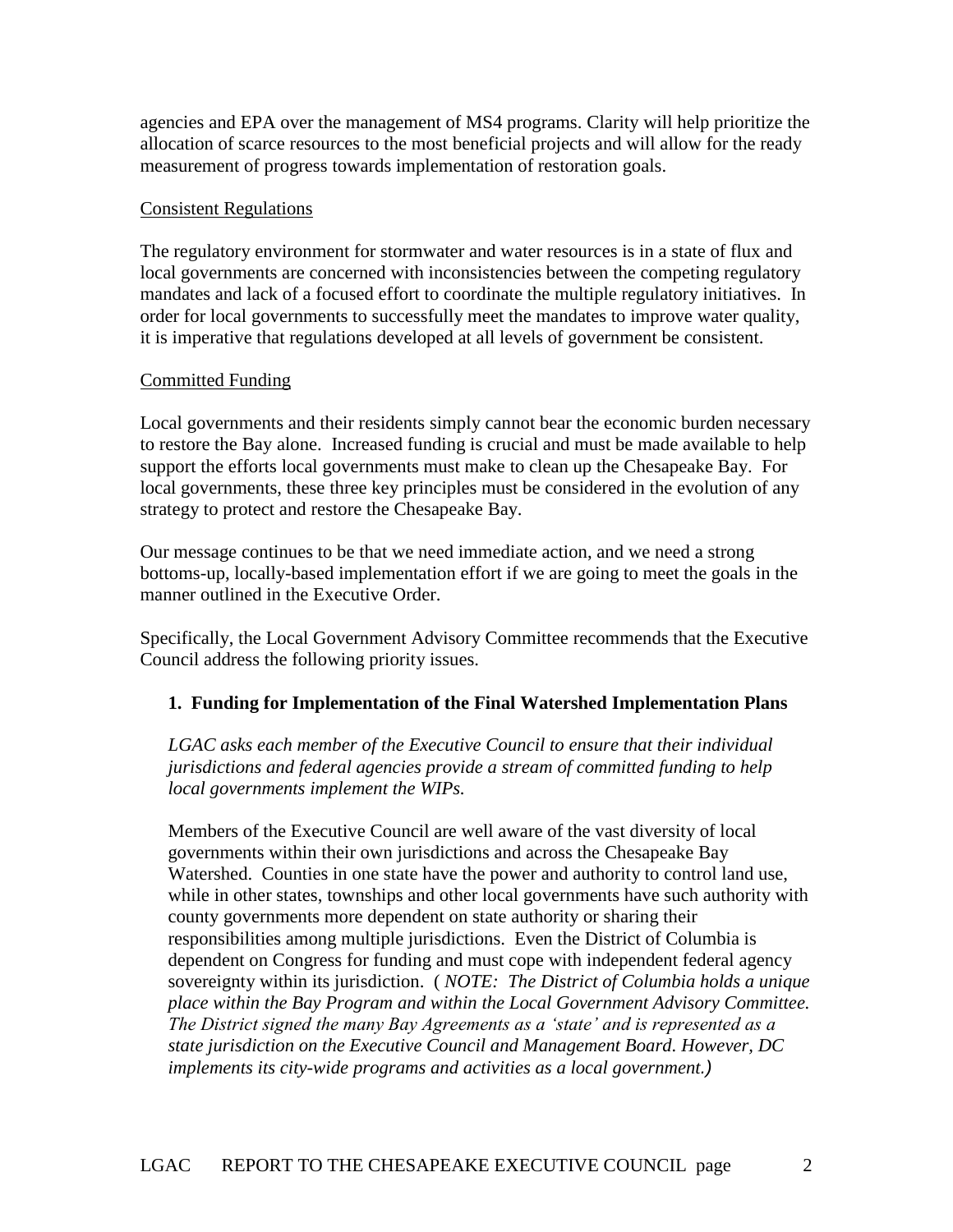There is also a vast disparity in the ability of local governments to fund the kind of projects and local efforts needed to meet the targets that are set out in the Watershed Implementation Plans. To illustrate the dilemma of a great many units of local government, we quote from one local county WIP in Maryland: " …, it is anticipated that in order to achieve these (Final WIP) goals it will take significant funding and resources that the County currently does not possess." What is clear is that they lack the money, not the will or commitment to clean up their local waterways. Their plan further states, "The County will continue to pursue additional revenue sources and the assistance of all interested in helping bring down the anticipated costs of these types of projects."

Their request, like many other units of local government in the Watershed, is for significant committed funding from the state and federal government. Such funding will allow them to implement on-the-ground projects to reduce nitrogen, phosphorous, and sediment flowing into local streams and rivers. For example, in the District of Columbia, the Blue Plains Wastewater Treatment Plant estimates for enhanced nitrogen removal (ENR) range in the billions of dollars to achieve.

Local governments also recognize that implementing their WIPs will be a collective effort in their communities. With the reality of limited state and federal funding, it will also be necessary to engage the cooperation and collaboration of citizens, environmental organizations, non-profit groups, and public and private foundations. LGAC applauds EPA and the National Fish and Wildlife Foundation (NFWF) for creating a new Local Government Capacity Building grant program to provide technical assistance to getting water quality projects on-the-ground. While it is a substantial program, the initial offering drew 33 applications from local governments with the expectation that only about 30% of the applications will be selected for funding. Acceleration of WIP implementation will only increase the demand for those kinds of grant assistance programs.

#### **2. Technical Assistance to Local Governments**

*The Local Government Advisory Committee asks the members of the Executive Council to acknowledge the importance of technical assistance to local governments and to find ways to continue and expand current technical assistance efforts.*

The Alliance for the Chesapeake Bay with the guidance of the Advisory Committee, has repeatedly demonstrated the value of a hands-on approach for local governments which do not have the financial resources and capacity to develop water quality projects in their jurisdictions. Over the last three years, the Circuit Rider project in York County, PA leveraged grants worth more than half a million dollars for on-theground projects that are estimated to have prevented over 62 million pounds of sediment from flowing into Pennsylvania county, township, and borough waterways. Similarly, the Center for Watershed Protection provided technical assistance services to local governments in Maryland and Virginia. The challenge will be to continue to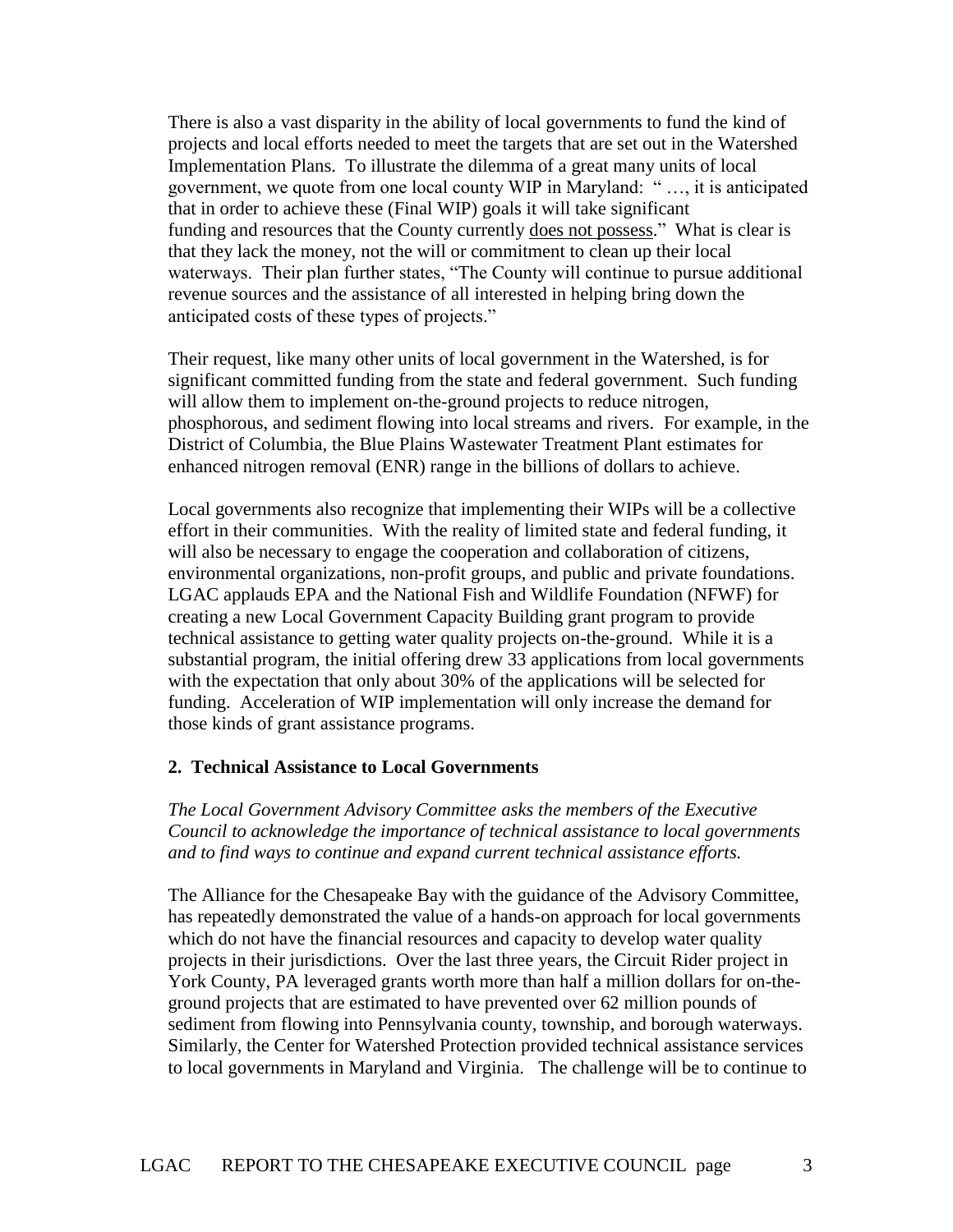find ways to help local governments develop projects to meet their WIP commitments.

LGAC commends a similar effort in Maryland known as the Watershed Assistance Collaborative. Its partners include the Maryland Department of Natural Resources, the Chesapeake Bay Trust, the Environmental Finance Center, and the University of Maryland's Sea Grant Extension Program. Their five Regional Watershed Specialists are located geographically around the state and provide on-the-ground capacity to conduct community needs assessments, coordinate among various watershed organizations and local governments, and assist with grant writing and the provision of technical expertise where needed. The success of the Collaborative can be seen in the committed funding of the program through the State of Maryland and other federal and grant making organizations.

Additional technical assistance will be provided through NFWF's Local Government Capacity Building Grant Program. LGAC will closely monitor the results of that program.

## **3. Stormwater**

*We ask the members of the Executive Council to work in partnership with local governments to develop cost-effective and flexible solutions to stormwater issues that must be addressed through the Final Watershed Implementation Plans. LGAC is extremely concerned that the economic implications of the magnitude of additional stormwater management may be prohibitive for local governments and the citizens they serve.*

Studies have consistently shown that urban and rural stormwater runoff is the secondlargest contributor to nutrient and sediment pollution in the Bay. LGAC recognizes that one of local governments' most critical opportunities to contribute to Bay protection and restoration is in the area of stormwater policy and regulation. States need to review whether or not the authority given to local government officials is sufficient to allow them to regulate stormwater runoff. Further, the solutions to the stormwater runoff problem are generally costly, especially in urban areas. Additional resources must be made available to local governments and to the development community so that measureable reductions in stormwater runoff can actually be achieved.

For most local governments, the issue of managing stormwater comes down to a matter of what is the most cost-effective solution, and how flexible EPA can be in its evaluation of local plans under the Clean Water Act.

One of the case studies in LGAC's latest report focuses on the efforts of the City of Lancaster, PA to limit stormwater entering its combined sewer system by developing a "green infrastructure" approach. The concept encourages the construction and reconstruction of parking lots, green roofs, alleys and playgrounds that capture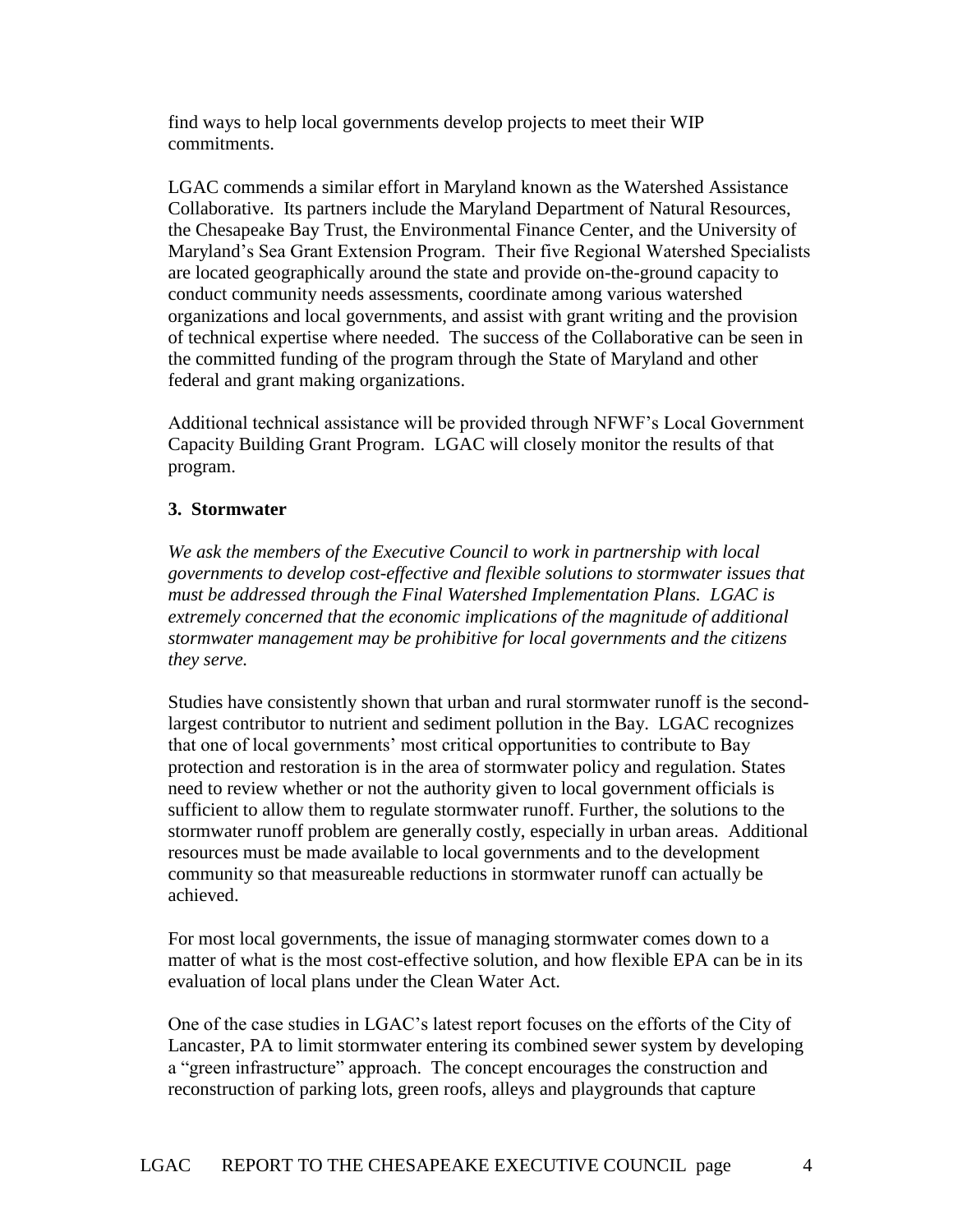rainwater and infiltrate it into the soil. The City estimates that this approach will cost \$140 million over 25 years over rather than an estimated \$300 million for a costly storage and treatment retrofit. The City is also evaluating the best financing structure that is equitable and sustainable to help finance the installation and maintenance of these long term improvements through an impervious area fee. However, clear legislation is needed from the state to ensure that the best financing methods will withstand legal challenges.

The City of Lancaster is just one example out of many local governments that are diligently working to find innovative, affordable solutions to the management of their stormwater issues. Other examples can likewise be found in every jurisdiction in the Watershed. LGAC is working to communicate these success stories to other local governments to give them a sense of hope that similar success can be found in their own communities.

#### **Conclusion**

There are several other issues that LGAC sees as important to garnering support for cleaning up the Chesapeake Bay.

We have heard much criticism about the current versions of the Bay model upon which many decisions about the future of Bay cleanup are based. Our members are not scientific or technical experts and we cannot comment on the veracity of the model. The drumbeat of criticism has created a perception among some that must be addressed if the existing model (or newer models) is to be accepted as legitimate. We suggest that the Bay Program pay more attention to communicating to the public what the model can and cannot accomplish in restoration and protection decision making. However, we strongly urge that the frustrations expressed about the model be addressed promptly so as not to be used as an excuse to slow down or impede the progress in implementing the Watershed Implementation Plans. As local government officials we intend to move forward on the projects that will clean up our local waterways.

We would like to offer our advice on the critical issue of communication. As elected officials we are inundated with information about a whole spectrum of issues that come before our boards, commissions, and councils. The messages that get through the clutter are clear, concise, and simply stated with some degree of urgency. We need to frame issues the Chesapeake Bay restoration issues in such a way as to be easily understandable to and be supported by the residents who will be affected by the projects we put on-the-ground. Our citizens respond well when we help them understand that clean water begins in their own backyards.

Finally, members of the Local Government Advisory Committee are your appointees and are charged with giving the Executive Council our advice and recommendations about how to engage local governments in Bay restoration. This very brief period we have to appear before you gives us precious little time for us to engage in a